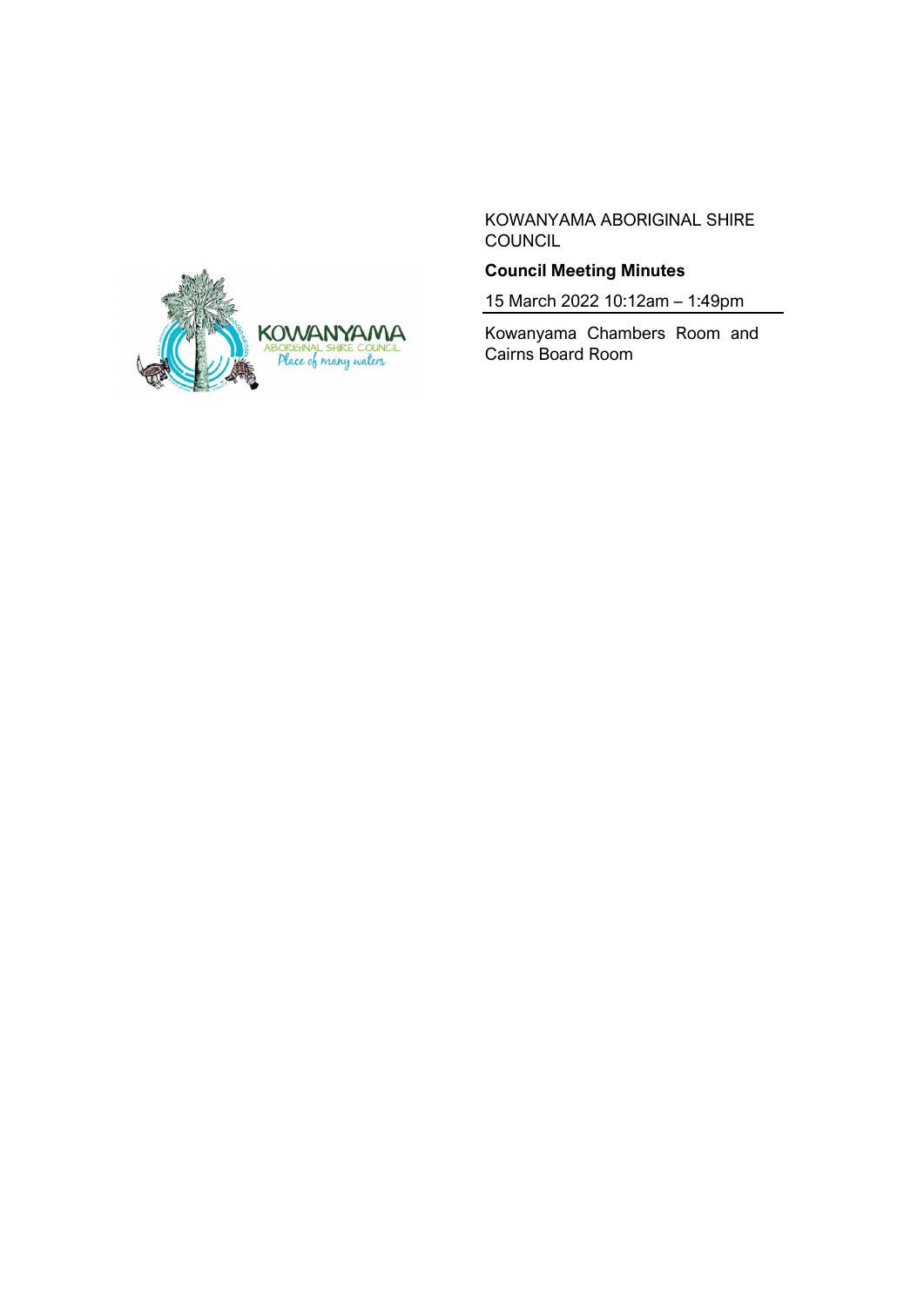# **Present:**

# **Councillors**

Mayor Robbie Sands (Councillor) – Cairns Boardroom

Deputy Mayor Cameron Josiah (Councillor) – Cairns Boardroom

Cr Teddy Bernard (Councillor) – Cairns Boardroom

Cr Jacob Elroy Josiah (Councillor) – Cairns Boardroom

Cr David Jack (Councillor) – Kowanyama Boardroom

## **Executive**

Gary Uhlmann, Chief Executive Officer – Cairns Boardroom

Kevin Bell, Executive Manager Community Services (EMCS) – Kowanyama Boardroom

Jacqui Cresswell, Executive Manager Roads, Infrastructure & Essential Services, (EMRIES) – Cairns Boardroom

Nicola Strutt, Acting Executive Manager Finance (A/EMF) – Cairns Boardroom (11.33am-12.06pm)

Caroline Smith, Acting Executive Manager Human Resources (A/EMHR) – Cairns Boardroom (1.35pm-1.49pm)

Chris McLaughlin, Acting Executive Manager Governance and Operations (A/EMGO) – Cairns Boardroom

### *Meeting Commenced: 10:12am*

#### **1) Welcome**

The Mayor welcomed Councillors and Executive Team to the March Council Meeting.

### **2) Minutes from previous Council meeting (December)**

| <b>RESOLUTION – Minutes</b><br>Minutes from Ordinary Council meeting 15<br>February 2022 be adopted as true and accurate | <b>Moved: Cr Jacob Josiah</b><br><b>Seconded: Cr Robbie Sands</b> |
|--------------------------------------------------------------------------------------------------------------------------|-------------------------------------------------------------------|
|                                                                                                                          | All in favour<br><b>MOTION CARRIED:</b>                           |

### **3) Action Items**

Action Items register was noted and tabled. All OK – keep progressing on the "in progress" actions.

Mayor asked re: Community engagement for Community Safety Plan (CSP), to speak with EMGO to devise a plan for community engagement.

### **4) Reports**

### **a) Chief Executive Officer**

### **i) Information Report**

Gary Uhlmann, CEO presented CEO information report

- COVID no active cases in community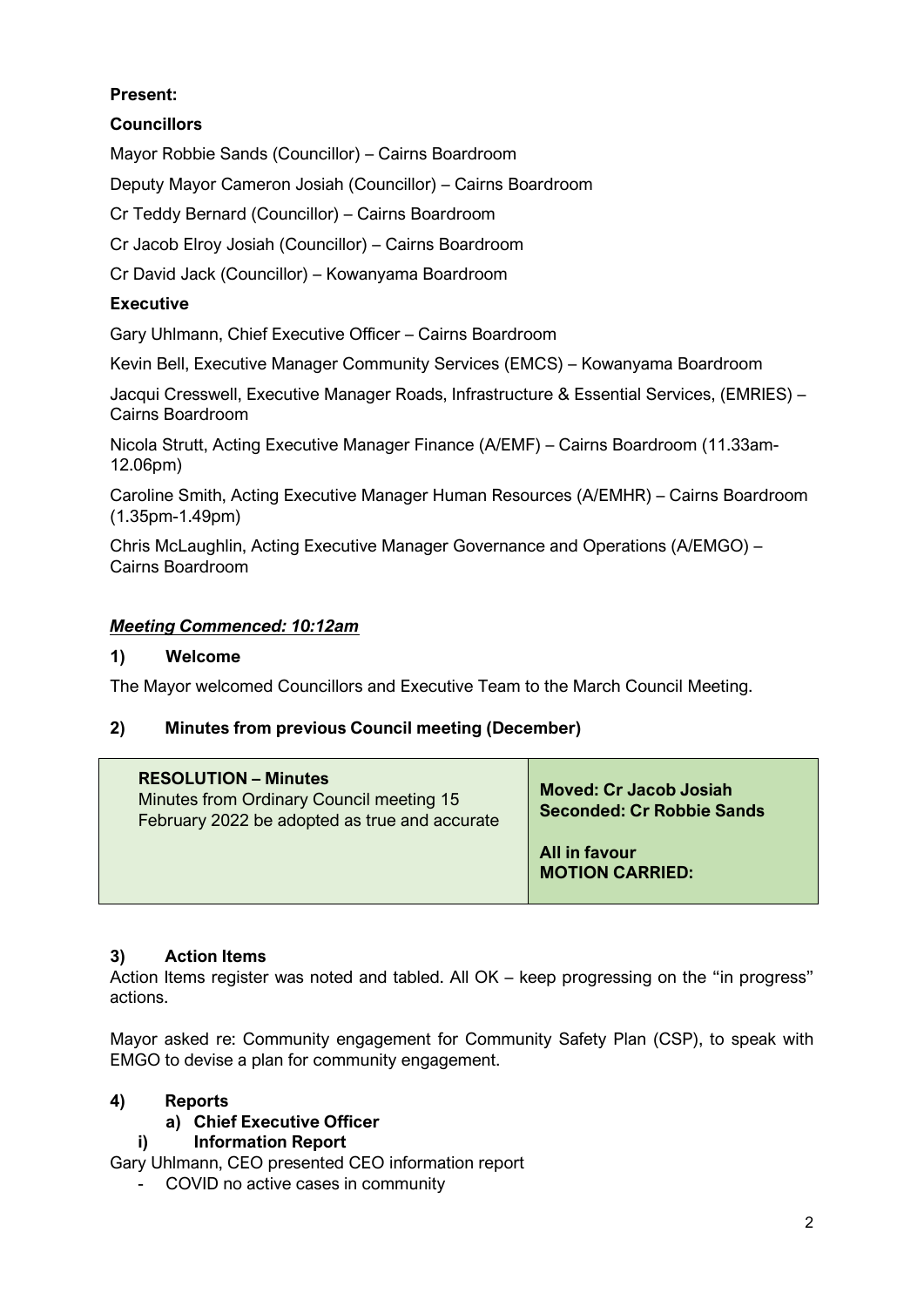- Graphs are now trending downwards throughout Cape York
- Kowanyama stats:  $1<sup>st</sup>$  dose 97%,  $2<sup>nd</sup>$  dose 88%,  $3<sup>rd</sup>$  dose 47%
- 9 days Co-Vid free within community
- New variant has been detected in NSW more infectious than Omicron but not sure how serious as yet.
- Fairly mild cases have been within community

Mayor would like Councillors to be informed and talk at the school with the parents, teachers and children.

- Meeting with Chair of RISE tomorrow. First 6 months return to Council is approximately \$500k. Partnership is working well. Kate Hams has really been focusing on the RISE partnership in the last 6 months.
- PBC Meeting in meeting last week in Cairns. Discussed roads, cultural heritage, rangers, cattle company and housing for PBC.
- Animal Program There was another dog attach which was quite serious. 2 x dogs were euthanised.
- Animal Control officer is making excellent progress. Over 130 registrations and work orders have been filled out for repairs to fencing.
- Vet and vet nurse worked really well while in community. Great achievement and animal control model is working really well.

EMCS advised that there were 221 dogs treated, 50 dogs were de-sexed and 8 dogs euthanised. Best numbers Cape wide. Collars are a great visual for community and shows that the Animal Management Plan is starting to work.

There is some work to be done at the pound, so it can be used to house animals. Samuel Hudson is leading the process and is doing an excellent job.

There is a process to be followed for dog attacks and is dealt with in a case-by-case basis. Animal Management Officer and Police to investigate each case. Animal Control to engage Police support. Council workers to be trained to give injections, working with vets to administer euthanasia.

Mayor said that all dog bites/attacks should be treated the same. There should be a zero tolerance and the key is to be consistent.

- Trustee Advisory committee this is an important issue to be worked out.
- CEO on annual leave from Thursday 17 Mar 22 until Mon 28 Mar 22.

### **b) Executive Manager Governance & Operations**

#### **i) Information Report**

Chris McLaughlin, A/EMGO presented EMGO information report:

- ASA Lease / Housing Subdivision whilst Council awaits demolition of the ASA communications tower (expected by June 2022) and make good of the site by ASA, Council has engaged of the Remote Indigenous Land and Infrastructure Program Office (RILIPO) to undertake survey, subdivision design and Development Application processes on Council's behalf. Council's contribution shall be limited only to survey component per RILIPO's proposal. CEO has delegation to accept the proposal. Formal confirmation of funding approval has been received from the Dept Housing.
- Trustee Advisory Committee -Thus far, Council has not received an EOI for Advisory Committee membership. Options should be considered by Council for nomination. The Anglican Church Lease terms are agreed in principle and are to be referred to the next available Trustee Advisory Committee meeting.
- Cattle Company -Tender for a musterer (2 years) and sales agent (preferred supplier arrangement) are presently advertised (closing 21 March 2022).

Council met with the PBC on Thursday 10 March 2022 to discuss the Grazing Licence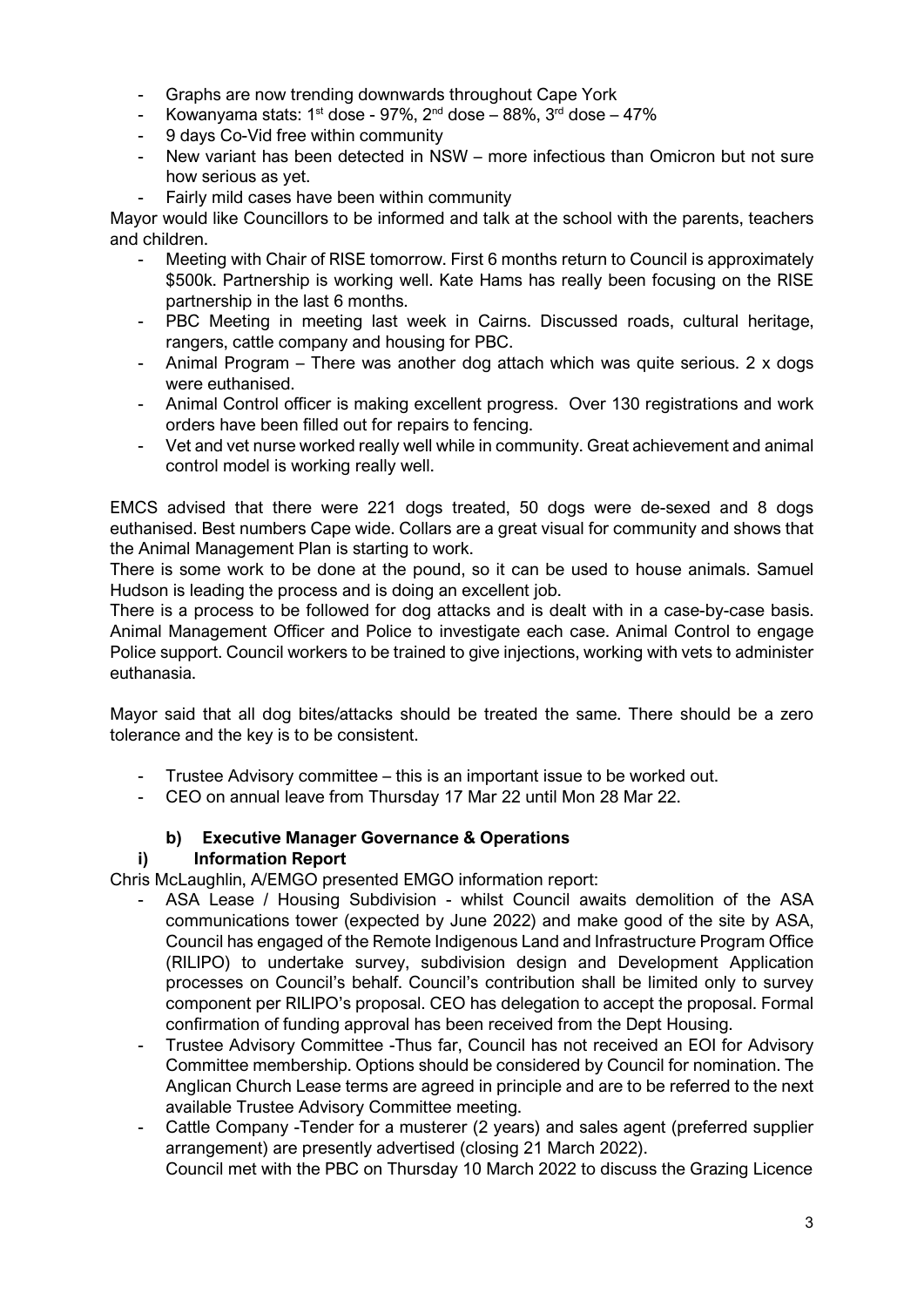(amongst other matters). Parties have agreed on the terms of an overall MOU which each party will now work through (no individual agreements achieved yet).

- Carbon Farming A two (2) year tender will be presented to the March 2022 OM for endorsement. The CBA ACCU Sales Agreement will be presented to the March 2022 OM for endorsement.
- Community Safety Plan (stage 2) The CSP (Stage 2) Content Draft was endorsed at the February 2022 Ordinary Meeting. The draft is presently with the graphic designer and a consultation draft will then be placed out to community verification for 30 days prior to seeking Council's final endorsement (before June 2022).

**Action item:** EMGO to organise meeting with CEO & EMCS regarding the Community Safety Plan (CSP) and Community engagement

Mayor – query on carbon monies and how it is being used. Traditional Owner's (TO's) are concerned about where the money is being spent.

## **ii) Agenda Reports**

Chris Mclaughlin presented EMGO agenda reports as follows:

# **1. Agenda Report - Torres and Cape Healthcare (TORCH) Commissioning Fund**

On 1 February 2022, Council received the attached materials From the Queensland Government (Dept Health) introducing the TORCH model. This model had been canvased with TCICA (in April/ November 2021). The Dept Health seeks comment from Indigenous Councils in the Cape and Torres with respect to whether bringing funding decisions closer to community under the establishment of a Torres and Cape Healthcare Commissioning Fund (TORCH) will help reform the current state of health care in the Torres and Cape. At the November TCICA, Mayor Sands (as TCICA Chair) suggested Councils should consider the proposal and pass resolutions before moving to the next stage of feasibility.

Attached to this report are the following Queensland Health materials for consideration:

- **Submission**
- **Presentation**

Council should consider the materials when deliberating these reforms.

| <b>RESOLUTION - TORCH Commissioning Fund</b><br>That Council provide in principle support of the<br>objectives of TORCH and for a proposal to<br>establish a single independent entity responsible<br>for commissioning health services across the<br>region to be progressed for Ministerial<br>consideration in March 2022.<br>That Council endorse itself as the locally-elected<br>representative of the Kowanyama community to<br>participate in the process of designing the<br>mechanisms for community accountability,<br>transparency and decision-making structures of the<br>entity. | <b>Moved: Cr Robbie Sands</b><br><b>Seconded: Cr Cameron Josiah</b><br>All in favour<br><b>MOTION CARRIED:</b> |
|-------------------------------------------------------------------------------------------------------------------------------------------------------------------------------------------------------------------------------------------------------------------------------------------------------------------------------------------------------------------------------------------------------------------------------------------------------------------------------------------------------------------------------------------------------------------------------------------------|----------------------------------------------------------------------------------------------------------------|
|-------------------------------------------------------------------------------------------------------------------------------------------------------------------------------------------------------------------------------------------------------------------------------------------------------------------------------------------------------------------------------------------------------------------------------------------------------------------------------------------------------------------------------------------------------------------------------------------------|----------------------------------------------------------------------------------------------------------------|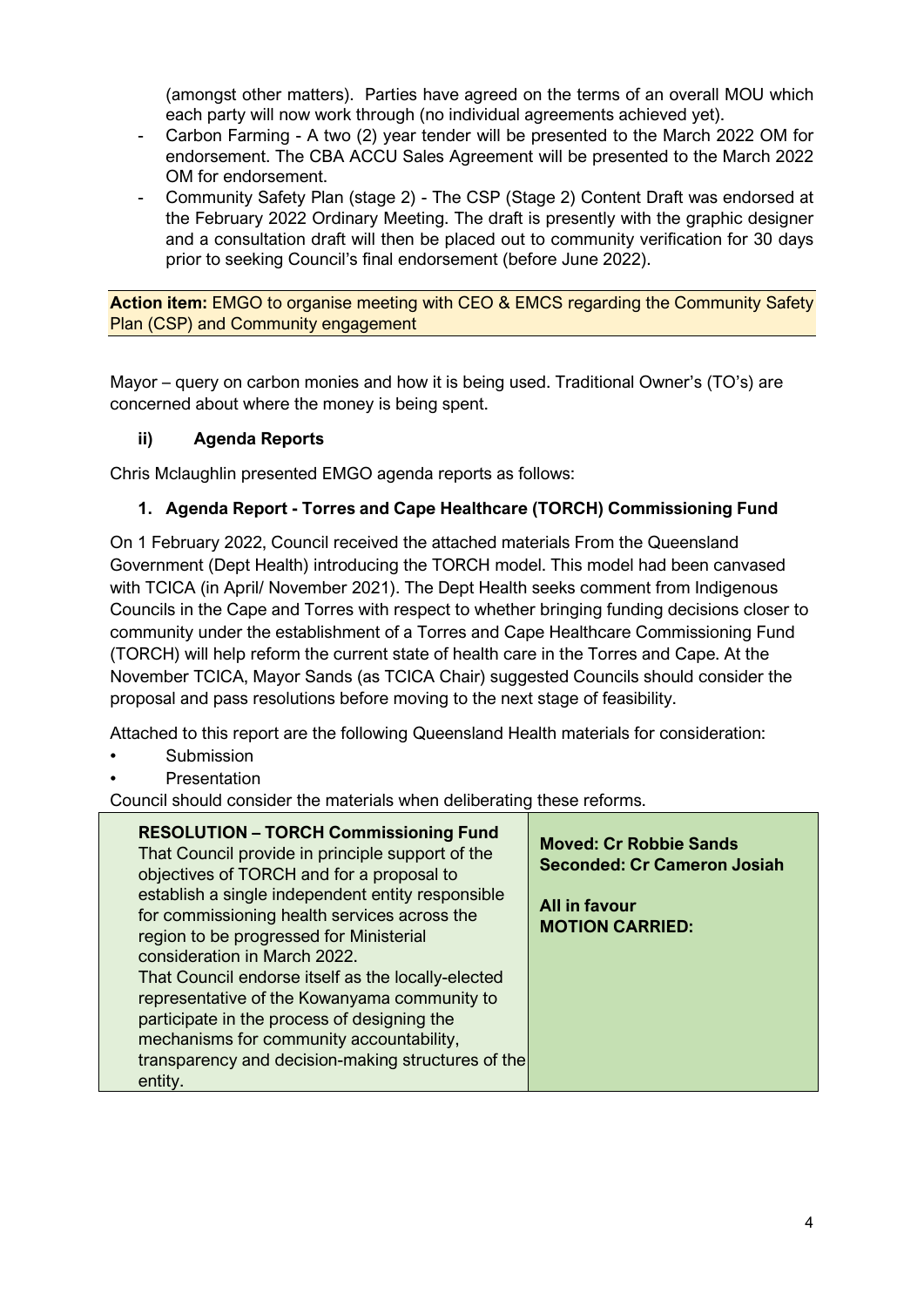# **2. Agenda Report - Rates/Charges Concession – Kowanyama River House**

Concession: On 15 February 2022, Thomas Hudson (Owner/ Director Kowanyama River House) formally requested by way of the attached letter both rates con cession/ debt deferral and debt waiver with respect to the Debt owing to Council as follows:

(a) Debt deferral of the 2021/22 property levies for 12 months due to COVID 19 (19,473.94)

(b) Wavier of unpaid rent (\$21,133.30) due to an administrative oversight in invoicing in 2021 rather than in 2019 per the lease; and

(c) 75% reduction in property levies 2019/20 (\$7,362.09) due to encouragement of economic development in the Region (s120(1)(d) LGR).

| <b>RESOLUTION - Rates &amp; Charges Concession</b><br><b>Kowanyama River House</b><br>That pursuant to section 119 of the Local<br>Government Regulation 2012 (Qld), Council<br>resolve to approve a partial rebate equal to 75% of<br>the 2021/22 rates component<br>in favour of the Kowanyama River House<br>(hardship), in exchange for an agreement by it for<br>outstanding lease rental (\$21,133.30) plus<br>outstanding 2019/20 property levies (\$7,362.09) to<br>be paid to the Council within reasonable time,<br>failing which the concession shall not be applied. | <b>Moved: Cr Jacob Josiah</b><br><b>Seconded: Cr Robbie Sands</b><br>All in favour<br><b>MOTION CARRIED:</b> |
|----------------------------------------------------------------------------------------------------------------------------------------------------------------------------------------------------------------------------------------------------------------------------------------------------------------------------------------------------------------------------------------------------------------------------------------------------------------------------------------------------------------------------------------------------------------------------------|--------------------------------------------------------------------------------------------------------------|
|----------------------------------------------------------------------------------------------------------------------------------------------------------------------------------------------------------------------------------------------------------------------------------------------------------------------------------------------------------------------------------------------------------------------------------------------------------------------------------------------------------------------------------------------------------------------------------|--------------------------------------------------------------------------------------------------------------|

Note: The 75% reduction is approved on the grounds of hardship and is required to be applied for and is not guaranteed in future years.

### **3. Agenda Report – Model Meeting Procedures**

From time to time, the Queensland Government prepares and publishes Model Meeting Procedures for Queensland Local Government. These Model Meeting Procedures set out a number of meeting rules consistent with statutory changes to the Local Government Act and Regulation. It is a requirement that Councils adopt and abide by these Model Meeting Procedures. The last iteration was September 2020 and requires adoption by Council.

| <b>RESOLUTION - Model Meeting Procedures 2020</b><br>That Council adopt the Model Meeting Procedures<br>2020. | <b>Moved: Cr Teddy Bernard</b><br><b>Seconded: Cr David Jack</b> |
|---------------------------------------------------------------------------------------------------------------|------------------------------------------------------------------|
|                                                                                                               | All in favour<br><b>MOTION CARRIED:</b>                          |

## **4. Agenda Report – Oriners-Sefton Carbon Abatement Project 2022/23 – Tender / ACCU Sales Agreement**

Council own and operate a Carbon Abatement Project ("the Project'') which covers the extent of the Oriners-Sefton pastoral leases, Kowanyama ("the land").

The Project seeks to generate Australian Carbon Credit Units (ACCUs) by carefully managing the way fire behaves in the landscape. In basic terms, the goal is to conduct controlled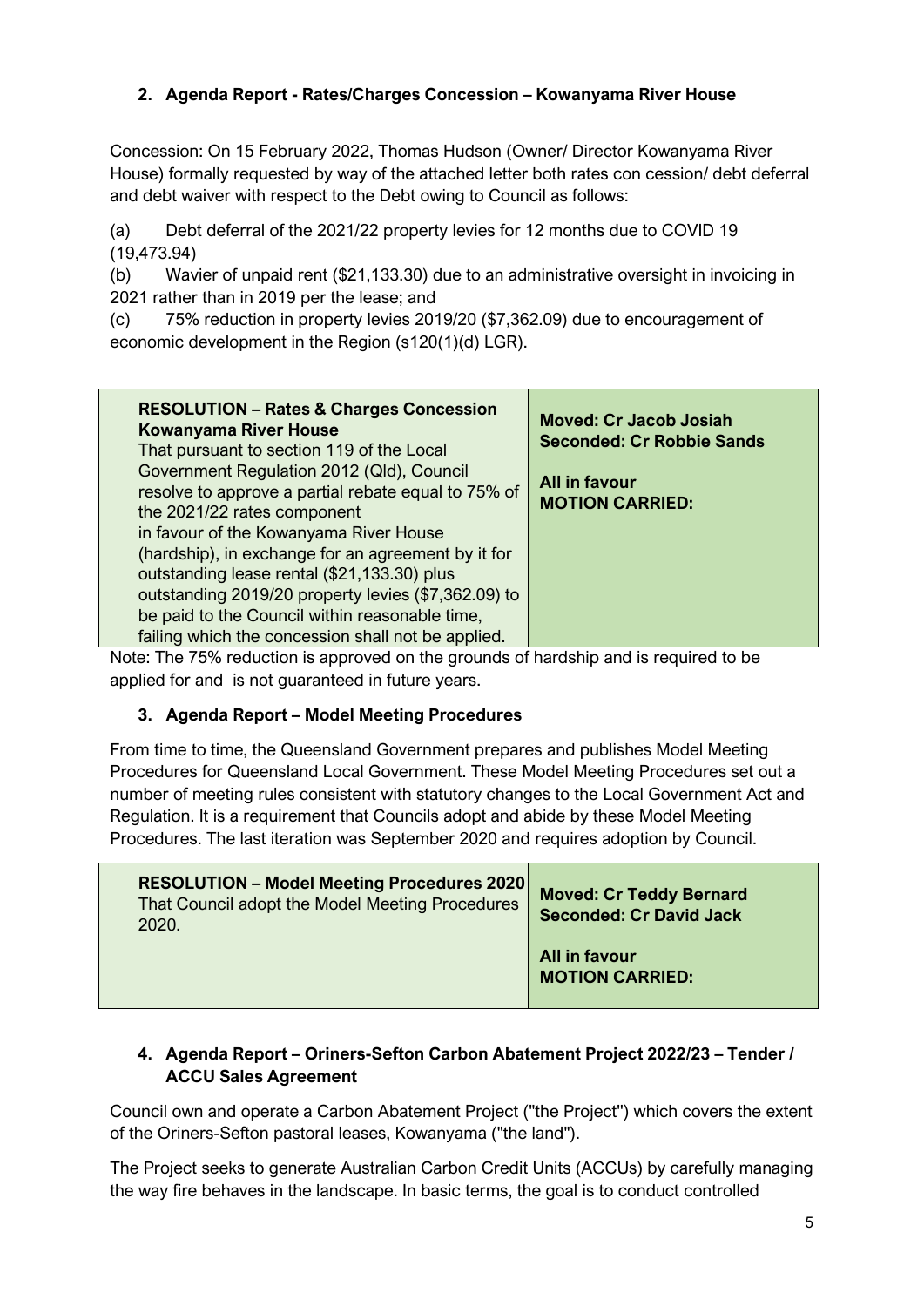burning in savannah areas in the high rainfall zone during the early dry season (May - July) to reduce the risk of late dry season wild fires (Sept - Dec).

Where not properly managed, Kowanyama has experienced very hot, late season burns which emit enormous quantities of CO2e in the process of consuming trees, grass, and other ground cover. Previous fire management (2000-2009) is used as the "baseline" against which each year of our operations is measured. In other words, the baseline provides a historicallyvalid answer to the question: "What is likely to happen to this country if it is not managed? The Project is about improving fire management. Each year our Project seeks to reduce late season burns in relation to the baseline. The amount of reduction achieved is called "avoided emissions" or "abatement."

If the management effort is successful, it means that a certain amount of carbon emissions have been avoided, when compared to the baseline, and this is what is credited: a tonne of CO2e avoided emissions equals 1 ACCU earned by the project. Similarly, this comparison with the baseline can result in negative abatement.

In Australia, carbon projects are approved and audited by a Commonwealth agency, the Clean Energy Regulator. The business of the projects is handled by the CER's programme called the Emissions Reduction Fund (ERF). The ERF maintains a national register of carbon projects. Our Project is listed as EOP 100959 and first commenced 22 January 2015. It covers the 3,061 km2 (approx. 300,000 hectares)of Country with vegetation types that are eligible for carbon farming activities within the Oriners-Sefton lease boundaries. To the commencement of the 2022 season, the Project has culminated 165,595 ACCU's, or achieved 165,959 tonnes of CO2 abatement.

It is noted that burns after 31 July annually fall into the late season burn category and work against the Principal's ACCU's. Accordingly, early season burns are to be prioritised and careful planning and coordination is required by preferred suppliers to maximise ACCU's. Council has sought tenders from suitably experienced tenderers to undertake the following Works with respect to the Oriners- Sefton Carbon Abatement Project 2022:

• Planning of annual Project burns.

The coordination and management of an aerial incendiary bum in the early season (May to July) involving fire bomblets dropped from helicopter, inclusive of all subcontract costs (incl helicopter and operator).

• Coordination and training of Council Rangers to assist in the bum in providing groundbased logistics, basecamp, spot burning and real-time helicopter intel (eg. fire bum direction).

• Where deemed necessary following conclusion of early season bums, assessment of continued risk and coordination and management of further targeted bums. A rolling reserve of 10 days operations should be provisionally provided by tenderers by way of provision sum per year.

• Maintaining relevant licenses, accreditations, capabilities and insurances require to coordinate and manage an aerial incendiary bum.

• Provision of assistance to external Auditors in 2022 per the CER scheduled Audit Plan.

• Reporting, evaluation and record management as required by CER and submission of reporting for CER assessment and ACCU generation.

• Reporting to the Principal both through management and Advisory Committee.

- Provision of an end of season report to the Principal outlining perceived:
- Achievements
- Abatement achieved (and ACCU's generated)

Areas for future improvement (along with recommendations and indicative budgets) Council has sought a contract for two (2) years' duration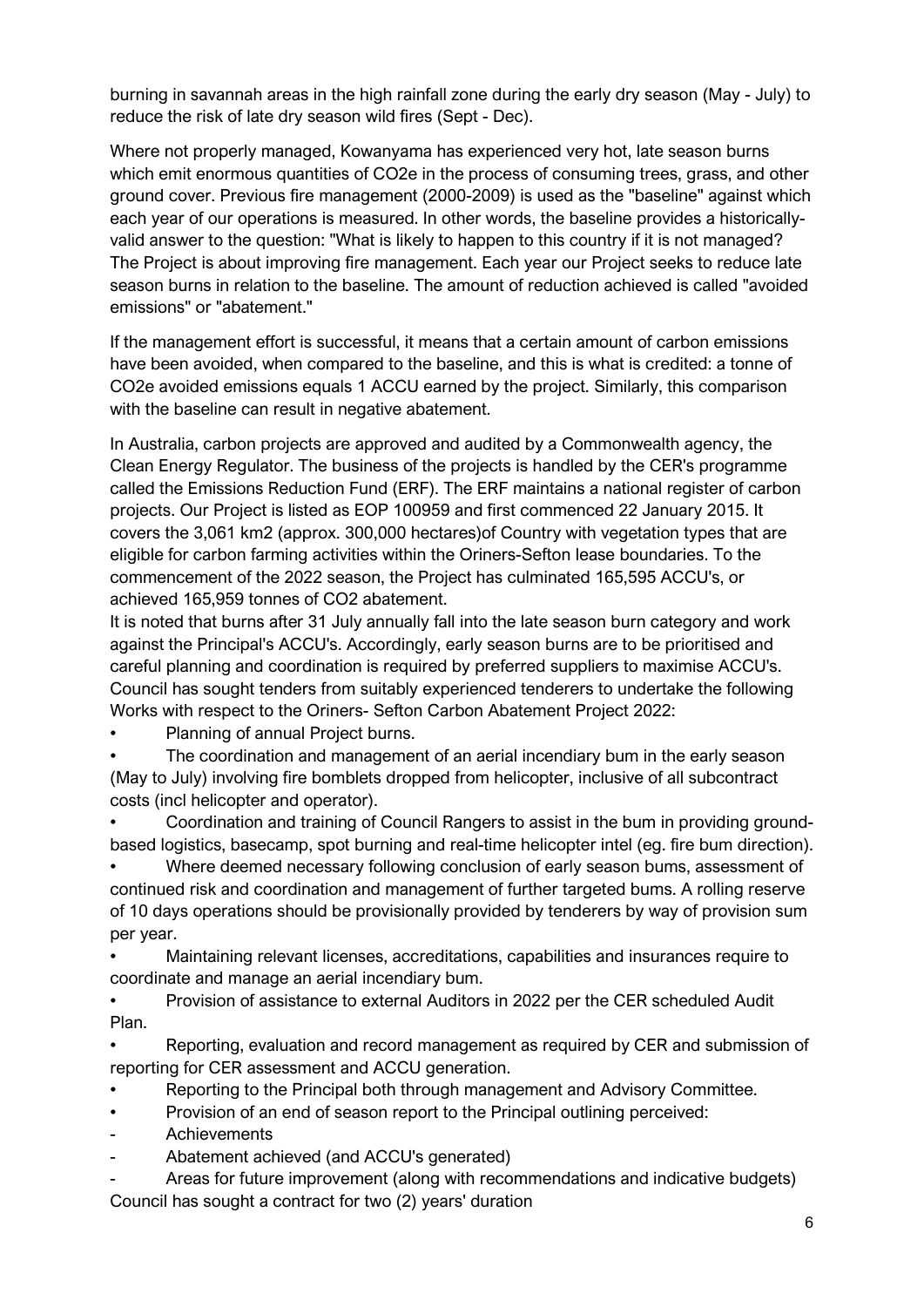| <b>RESOLUTION - Oriners-Sefton Carbon</b><br>Abatement Project 2022/23 - Tender<br>That Council approve the award of the Oriners-<br>Sefton Carbon Abatement Project 2022/23 Tender<br>to Tropical Forest Tree for a price up to \$500,000<br>(GST Exlc) over two (2) years 2022/23 (inclusive of<br>a provisional sum of \$330,000<br>(GST Excl) for Late Season burns) and give<br>delegation to the CEO to sign all contractual<br>documentation as required and to pay all invoices<br>as and when due under this arrangement. | <b>Moved: Cr Robbie Sands</b><br><b>Seconded: Cr Teddy Bernard</b><br>All in favour<br><b>MOTION CARRIED:</b> |
|------------------------------------------------------------------------------------------------------------------------------------------------------------------------------------------------------------------------------------------------------------------------------------------------------------------------------------------------------------------------------------------------------------------------------------------------------------------------------------------------------------------------------------|---------------------------------------------------------------------------------------------------------------|
| <b>RESOLUTION - ACCU Sales Agreement</b>                                                                                                                                                                                                                                                                                                                                                                                                                                                                                           | Moved: Cr. Jacob Josiah                                                                                       |

| <b>RESOLUTION - ACCU Sales Agreement</b><br>That Council authorise the CEO to enter into the<br>CBA ACCU sales agreement and commence sales | <b>Moved: Cr Jacob Josiah</b><br><b>Seconded: Cr David Jack</b> |
|---------------------------------------------------------------------------------------------------------------------------------------------|-----------------------------------------------------------------|
| from the 2022 calendar year.                                                                                                                | All in favour<br><b>MOTION CARRIED:</b>                         |

Mayor would like to thank the operational team on their review of the carbon farming project and making it better for community.

# **5. Agenda Report – Lot 272 Pindi St – Disposal**

On 1 February 2022, the Department of Communities, Housing and Digital Economy provided Council with a draft Gazette Notice advising of an intent to transfer the house on lot 272 to the LHA (Katter Lease) holder. To enable this, Council must consent to the disposal of its asset for NIL consideration to the LHA holder.

Council's property office has confirmed that Mr William Yam (son of William Highbury – LHA holder) presently resides at the lot.

| <b>RESOLUTION - Lot 272 Pindi St - Disposal</b><br>That Council consent to the disposal of the house<br>located at Lot 272 Pindi St, Kowanyama (Lot 272 on | <b>Moved: Cr Teddy Bernard</b><br><b>Seconded: Cr Cameron Josiah</b> |
|------------------------------------------------------------------------------------------------------------------------------------------------------------|----------------------------------------------------------------------|
| SP253353) to enable homeownership under the<br>Aboriginal and Torres Strait Islander Land Holding<br>Act 2013 (Qld).                                       | All in favour<br><b>MOTION CARRIED:</b>                              |

# **6. Agenda Report – Kowanyama Cattle Advisory Committee**

At the Thursday 10 March 2022 meeting of Council with the Abm Elgoring Ambung Aboriginal Corporation RNTBC ("the PBC"), the PBC agreed to sit on Council's Kowanyama Cattle Advisory Committee as cultural advisor, as representative holding both Native Title, Aboriginal Freehold, and Aboriginal Cultural Heritage rights and interests over agricultural land.

The Purpose of the Advisory Committee is to advise the Council strategically in its development and management of its cattle operations within the Local Government Area.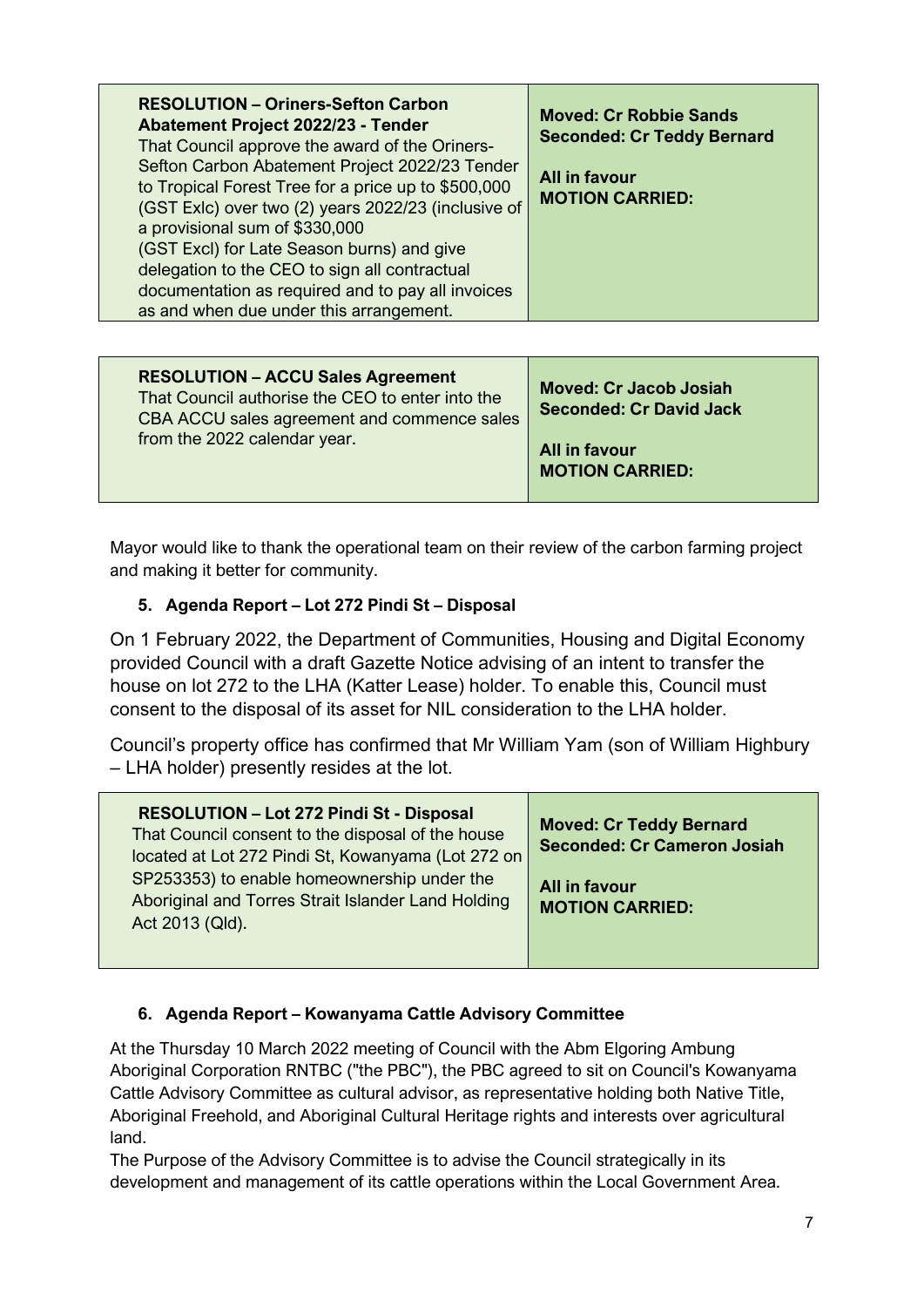• It is noted that establishment of the Kowanyama Cattle Advisory Committee shall be subject to acceptance of the invitation by the PBC.

## **7. Tenancy Management Cultural Approval**

Tenancy for Council's social housing properties is managed by Aboriginal and Torres Strait Islander Housing.

Tenancy is coordinated in accordance with the social housing waitlist which identifies the housing needs and priorities for community members. However, at times Council is required to provide advice and agreement in regard to cultural considerations to the Aboriginal and Torres Strait Islander Housing Unit.

As such, the Aboriginal and Torres Strait Islander Housing Unit have contacted Council to seek approval for the change as noted below:

| <b>Address</b>                                                                                                                                                                                                                          | <b>Bedroom</b><br>Configuration | <b>Proposed</b><br><b>Applicant/s</b>                                                                          | <b>Applicant/s circumstances/status</b>                                                                                                                                                                   |
|-----------------------------------------------------------------------------------------------------------------------------------------------------------------------------------------------------------------------------------------|---------------------------------|----------------------------------------------------------------------------------------------------------------|-----------------------------------------------------------------------------------------------------------------------------------------------------------------------------------------------------------|
| 420A<br>Kowanyama<br>St                                                                                                                                                                                                                 | 2                               | Jerry<br><b>DAVID</b>                                                                                          | Requesting endorsement from Council to<br>allocate this property to Jerry David. As a<br>result of the Home Ownership program. Mr<br>David is required to vacate current property<br>at 148 Kowanyama St. |
| <b>RESOLUTION - Tenancy Management Cultural</b><br>Approval (420A Kowanyama St)<br>That Council endorse the suggested change to<br>social housing allocation as requested by the<br>Aboriginal and Torres Strait Islander Housing Unit. |                                 | <b>Moved: Cr Jacob Josiah</b><br><b>Seconded: Cr Cameron Josiah</b><br>All in favour<br><b>MOTION CARRIED:</b> |                                                                                                                                                                                                           |

Mayor asked when the next TWG meeting will be held? There are a lot of housing issues and concerns with how housing is allocated. Council needs to have more say in the housing situation. Council should be part of the process for housing allocation.

CEO said the Department of Housing needs to better their communication with EMCS and councillors.

Cr Jacob Josiah asked how many social houses will be built this year? And, how and who allocates the houses.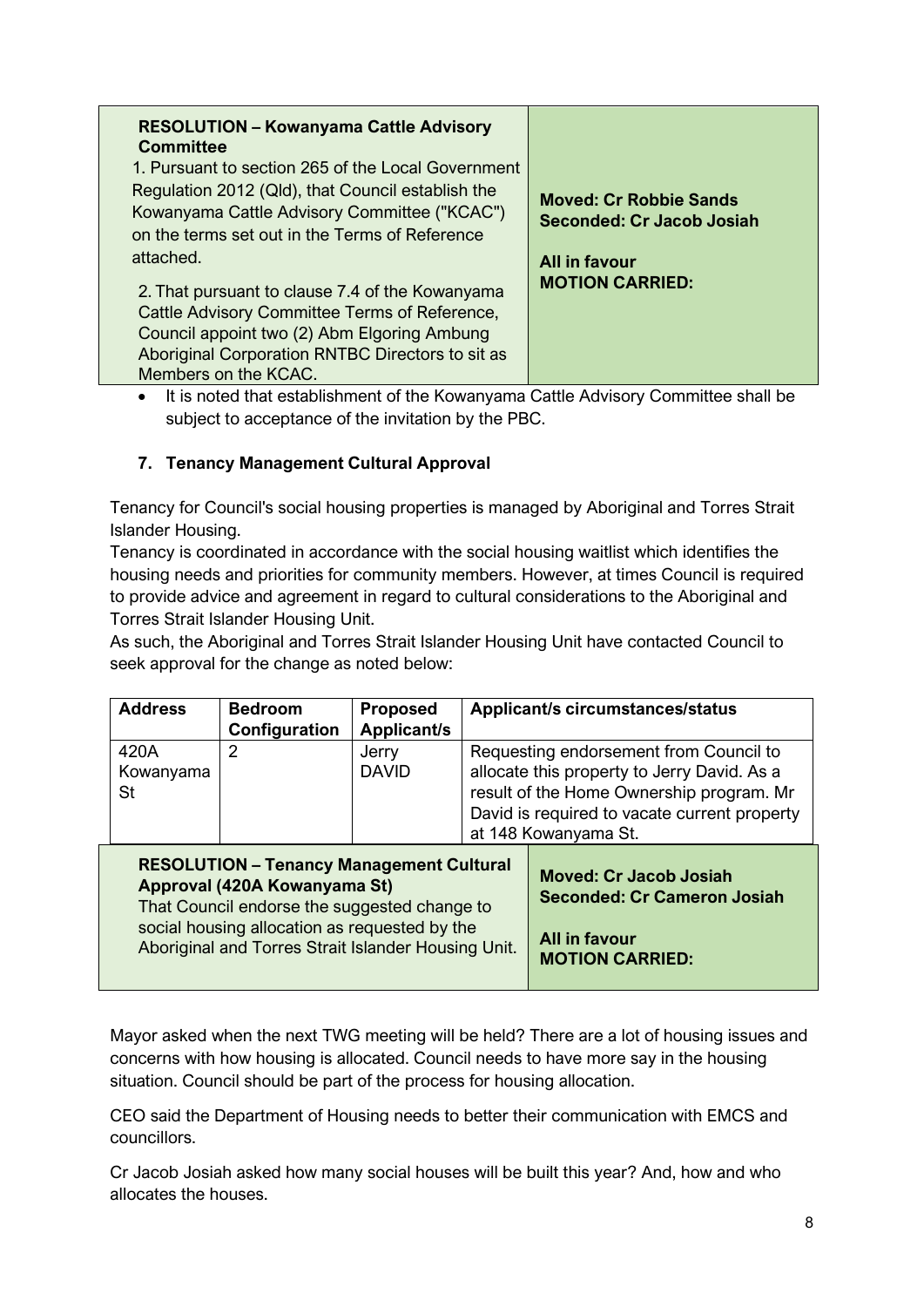EMRIES advised their will be 2 x duplexes built which equates to 4 x houses.

Mayor said the minimum standard for housing needs to be brought up at the next TWG meeting as Council has been asking for the last 2 years.

**Action item:** EMCS to consult with Department of Housing on process of house allocation

#### **c) Executive Manager Finance i) Information Report**

Nicola Strutt, A/EMF presented EMF Information report:

The YTD February 2022 financials show an actual operating loss of \$1,758,023 compared to a budgeted loss of \$4,244,828.

This favourable variance includes \$468,357 for Carbon Farming mainly resulting from higher than budgeted carbon credit revenue, \$181,748 for General Council mainly due to Community Development Program estimated profit share being higher than originally budgeted, \$114,459 for Roads due to internal labour being charged to capital projects, \$203,947 for Human Resources due to higher RISE incentive and apprenticeship revenue and lower employee costs and \$179,435 for the Cattle Co. The balance of the variance is due to the timing of receipts and expenditure compared to budget phasing across a number of areas. This includes favourable variances for Heavy Plant \$426,675, operating Grants program \$328,768 and Cairns Office \$177,043 partially offset by an unfavourable variance for the Qbuild upgrades program (\$351,704).

Enterprises are showing a YTD profit of \$819,629 which is \$233,576 higher than budget. Profits are higher than budget for the Accommodation Centre \$42,320, due to higher occupancy rates to date, Cattle Co \$179,435, Batching Plant \$40,594 and Car Hire \$10,754. In addition, the Airport loss is \$52,116 less than budget, mainly due to lower jet fuel cost than budget and the timing of budgeted repairs and maintenance. The loss at the Post office was (\$92,588) higher than budget. The loss for the Bakery and Blue Cafe is \$946 lower than budget, both outlets are currently closed.

The variances on the capital program are mainly due to the timing of receipts and expenditure on both grant and council funded projects.

Mayor asked why Council is at a loss with Qbuild Upgrade works?

EMRIES advised that the upgrades are not being signed off due to small things not being done due to no parts i.e. towel rack, toilet roll holder etc.

Mayor said that the carports upgrade works is still not completed. Contractors are not finishing their jobs, and these should be done ASAP. Local carpenters/plumbers are advising there are not a lot of jobs for them to do.

## **d) Executive Manager Roads, Infrastructure and Essential Services i) Information Report**

Jacqui Cresswell, EMRIES presented the EMRIES Information Report:

- **Roads -** Emergency works and pre-cyclone cleanup continuing, road damage photos being stored ready for submission to QRA. Activation request has been approved and emergency works currently being undertaken. An extra \$130,000 TIDS funding has been awarded through the RRTG, this is following the extra \$236,000 already received.
- **Works – Building**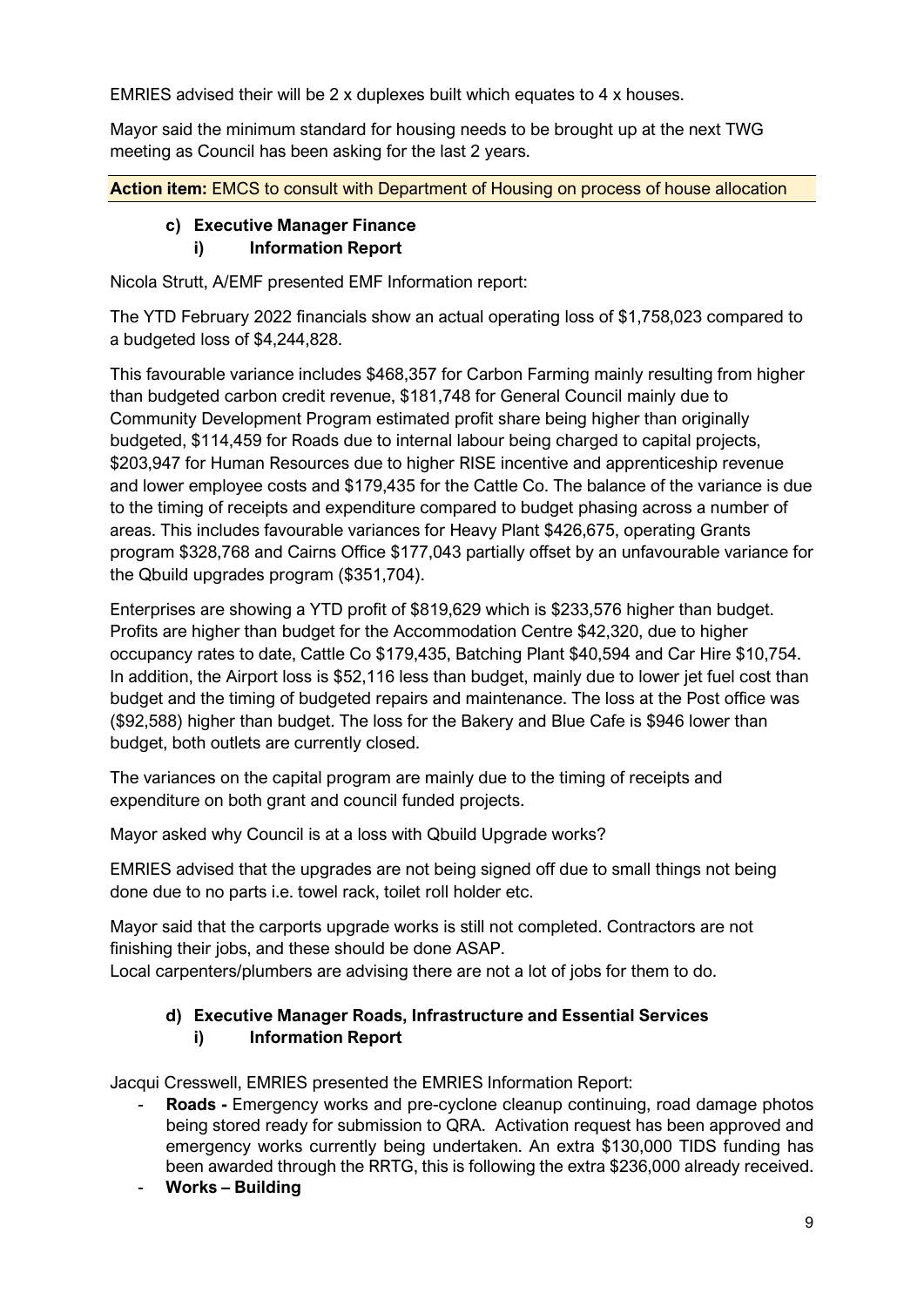Currently we have the following major works:

- Upgrades 5 ongoing
- Dismods 14 approved, 1 waiting approval
- Home ownership 13 approved, 5 in progress (waiting on roads) We have ongoing issues with timely completion of R&M jobs – carpentry teams have now been split into new teams which hopefully will increase output, ongoing performance management of staff. Carpentry Supervisor has resigned – job to be advertised.

Ian Butterworth – Plumbing Supervisor is doing really well in his role.

- **Essential Services -** Water main construction to the ponds is nearly complete which will service proposed gas storage shed and the dump buildings. A new water main from the men's shed to the market garden due to commence after completion. A new water chlorination pump has been installed with the old one being sent out for repair, no issues reported with water quality.

Plumbers are continuing with BAS maintenance works in a timely manner.

**Parks & Gardens -** Evans Josiah has been promoted to Parks & Gardens Manager, on a temporary basis, and all council grounds staff will now work in this team (from 21 March) being responsible for the maintenance of the whole community. This will run as a trial until June 30 to ensure the re-structure of the area suits the needs.

#### - **Capital Projects**

*Duplexes Construction -* Both tenders have now been issued with works to commence in the dry.

#### - **Major Projects**

*Family bistro/canteen renovation* – Completed except for powder coated mesh to fencing and old air conditioning/plumbing cages (external to building, waiting for road opening)

*27 Kowanyama staff houses -* Some internal fitout still to be completed, awaiting on road opening, fencing, carport and driveways due for completion this week. *Wet season planning*

- Oriners shelter
- New social houses awaiting on funding agreement
- Women's meeting place stage 2 application lodged under Building Better Regions
- Workshop compound secure storage *ICCIP*
- The redesign of the dump is now complete, wet season impacts are being monitored to see what further works may need to be undertaken.
- Access road construction due to commence in 21 March.
- Recommendation to award tender for lining of sewage ponds is included in this meeting with works to commence early June.
- Request for a design and construct of a new water testing lab at the water tower will be issued as soon as departmental approval received so we can do more comprehensive water testing.
- **Electrical -** Internet & data cabling works being undertaken for improvement/maintenance issues at multiple sites
- Ongoing air conditioning maintenance
- Airport Fuel farm and electrical hazard audit completed last week, quotes have been sourced for fuel farm upgrade for submission to both RAUP & LGGSP funding round, which closes this week. Airport Admin Officer position advertised, staffing is still problematic.
- **Workshop -** Expressions of interest for the running of the workshop will be advertised.
- **Grants -** The following grants have/will be applied for in the coming weeks: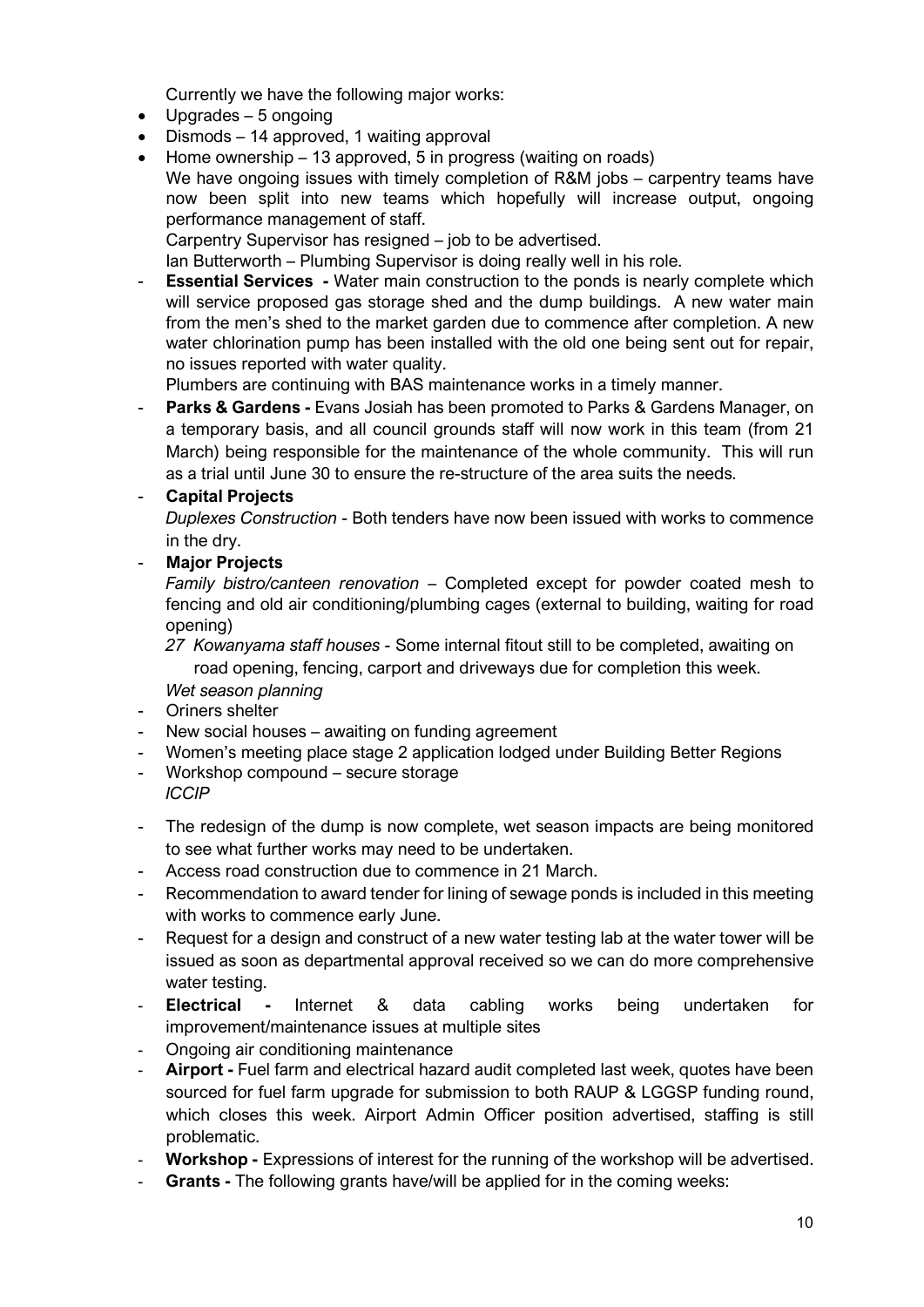- Women's Meeting Place stage 2 Building Better Regions lodged
- Airport Fuel Farm & runway lighting upgrade Remote Airport Upgrade Program (RAUP) & Local Governments Grants & Subsidies Program (LGGSP), closes 16 March
- Gas storage building (old abattoir) LGGSP, closes 16 March
- Magnificent Creek bank stabilization QRA Betterment, lodged
- Drainage swales QRA Betterment, lodged
- Concrete Causeways Shelfo Road QRA Betterment, lodged
- Sewer Rising Mains & Bore upgrades Building Our Regions closes early May

Mayor said that 2 x Major Projects need to be completed as they are taking too long  $-$ Canteen and Staff Housing.

EMRIES advised they will definitely be finished by 30 June 22. Aiming for completion a few weeks after the road opens.

Mesh is being powder coated for the Canteen and shower screens were smashed in transit for staff housing. Just waiting on parts to arrive when road re-opens.

Mayor said the pricing for installing air conditioners is too high. Need to lower the rates, a discount of 50% should be looked at – to be put in the budget review.

Mayor said that the Airport is critical infrastructure for Kowanyama and did we receive letters of support for funding.

EMRIES advised that Council received many letters of support and is confident we should receive funding.

## **ii) Agenda Report – ICCIP Sewage Lagoon Upgrade**

Jacqui Cresswell, EMRIES presented agenda report to Council:

Tenders were called for the Sewage Lagoon Upgrade, funded under ICCIP program.

Tenders were advertised in the Cairns Post and Cape York News on 4 December 2022 and Tenders Closed at 5pm on 11th February 2022.

2 offers Developments were received from Pensar Project Infrastructure Pty Ltd and Koppens Developments Pty Ltd.

The evaluation panel consisted of Brad Pinches and Maurice Evans, Consultant Engineers, and Jacqui Cresswell, Executive Manager.

Recommendation: Award tender to Koppens Developments Pty Ltd for reasons:

- 1. Experience in similar projects
- 2. Engagement with DATSIP to write IEOP and detailed understanding of requirements
- 3. Satisfaction of key tender criteria
- 4. Pricing and experience working within the region

Further recommendation: Kowanyama Aboriginal Shire Council will charge all concrete, sand & dump fees associated with this project to the contractor.

| <b>RESOLUTION - Contract Award - TKASC2021-</b><br>008 - ICCIP Sewage Lagoon Upgrade<br>Pursuant to section 226 of the Local Government<br>Regulation 2012 (Qld), Council resolves to award<br>contract ref TKASC2021-008 for the ICCIP funded | <b>Moved: Cr Robbie Sands</b><br>Seconded: Cr Jacob Josiah<br>All in favour<br><b>MOTION CARRIED:</b> |
|------------------------------------------------------------------------------------------------------------------------------------------------------------------------------------------------------------------------------------------------|-------------------------------------------------------------------------------------------------------|
| Sewage Lagoon Upgrade to Koppens<br>Developments Pty Ltd.                                                                                                                                                                                      |                                                                                                       |